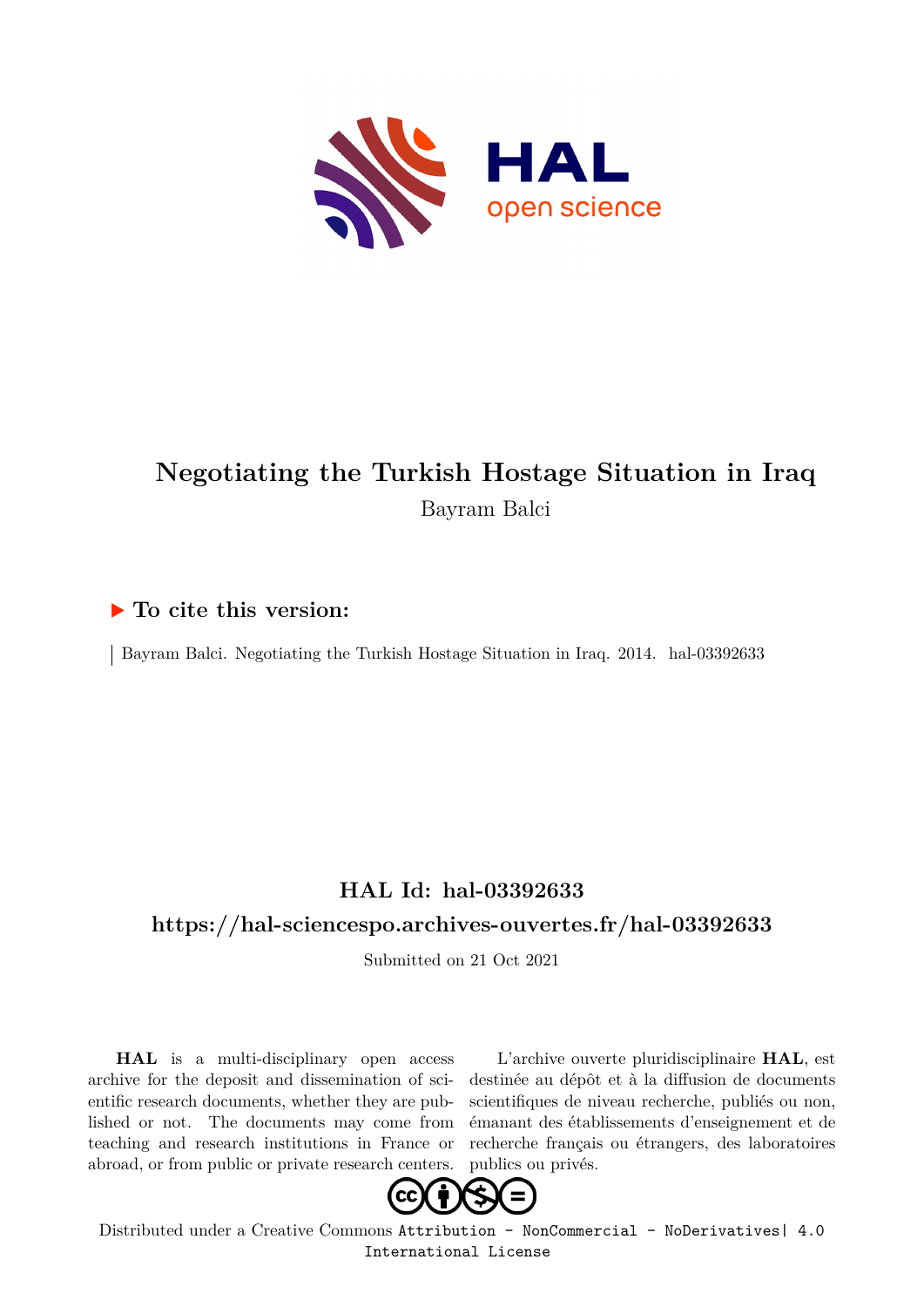

# **Negotiating the Turkish Hostage Situation in Iraq**

Bayram Balci, Sciences Po, Center for International Studies (CERI), CNRS, Paris, France

JUNE 23, 2014 *WORLD POLICY BLOG*

Online : https://carnegieendowment.org/2014/06/23/negotiating-turkish-hostage-situation-in-iraqpub-55982

SUMMARY The hostage crisis is only the beginning of a larger crisis for Turkey.

Shocking the Iraqi military, as well as the international community who suddenly discovered its formidable military prowess, the Islamic State of Iraq and Syria (ISIS), a Sunni jihadist offshoot of al Qaeda, seized the city of Mosul and other smaller towns and cities on June 10, 2014. Their swift and brutal coup took military control of these areas from a weak and collapsing Iraqi army. In what we have to call a rout, ISIS forces also seized the Turkish consulate, kidnapping 49 Turkish citizens. The day before, the same organization also kidnapped 31 Turkish truck drivers. This major political crisis is a hard blow to Turkish policy in the Middle East, and a headache for Prime Minister Recep Tayyip Erdoğan. Here are the main implications and possible consequences for Turkey.

In terms of foreign policy, there is a clear backlash for Turkey. Engulfed in the Syrian crisis, Turkey is now in a delicate position with regards to Iraq. Admittedly, Turkey has had very tense relations with Iraqi Prime Minister Nuri al Maliki. What has recently happened in Iraq gives credence to Turkish policy and shows that Ankara was right to minimize relations with Bagdad. But this situation appears positive only at first glance.

Iraqi forces also abandoned Kirkuk, a city claimed by Kurds, Arabs, and Turkmens. Following the Iraqi military disaster, the forces of the Kurdistan Regional Government (KRG) immediately took control of the city. Even if the KRG and Turkey have good relations, the emergence of the Kurdish KRG as a major actor in the region, if not close to becoming a completely independent state, is not necessarily what Ankara wants.

In addition, the emergence of the ISIS is, by definition, a worsening of sectarianism in the Middle East. This extremist Sunni group wants to destroy Shia holy places and has already allegedly executed 1,700 men because they were Shia. Taking note of the purely anti-Shia motivation of ISIS, the very prestigious and usually apolitical Shia leader Ali Sistani has called on the whole population to fight this jihadi group. In the event of extreme worsening of these sectarian divisions, Turkey could be seriously affected as it has an important Alevi minority, a branch of the Shia.

The economic impact of this crisis could also seriously hurt Turkey. Just after the kidnapping, the Turkish lira lost strength against the U.S. dollar and the euro. The Istanbul stock market suffered a relative downturn. But most importantly, if the crisis lasts, it will damage business and economic